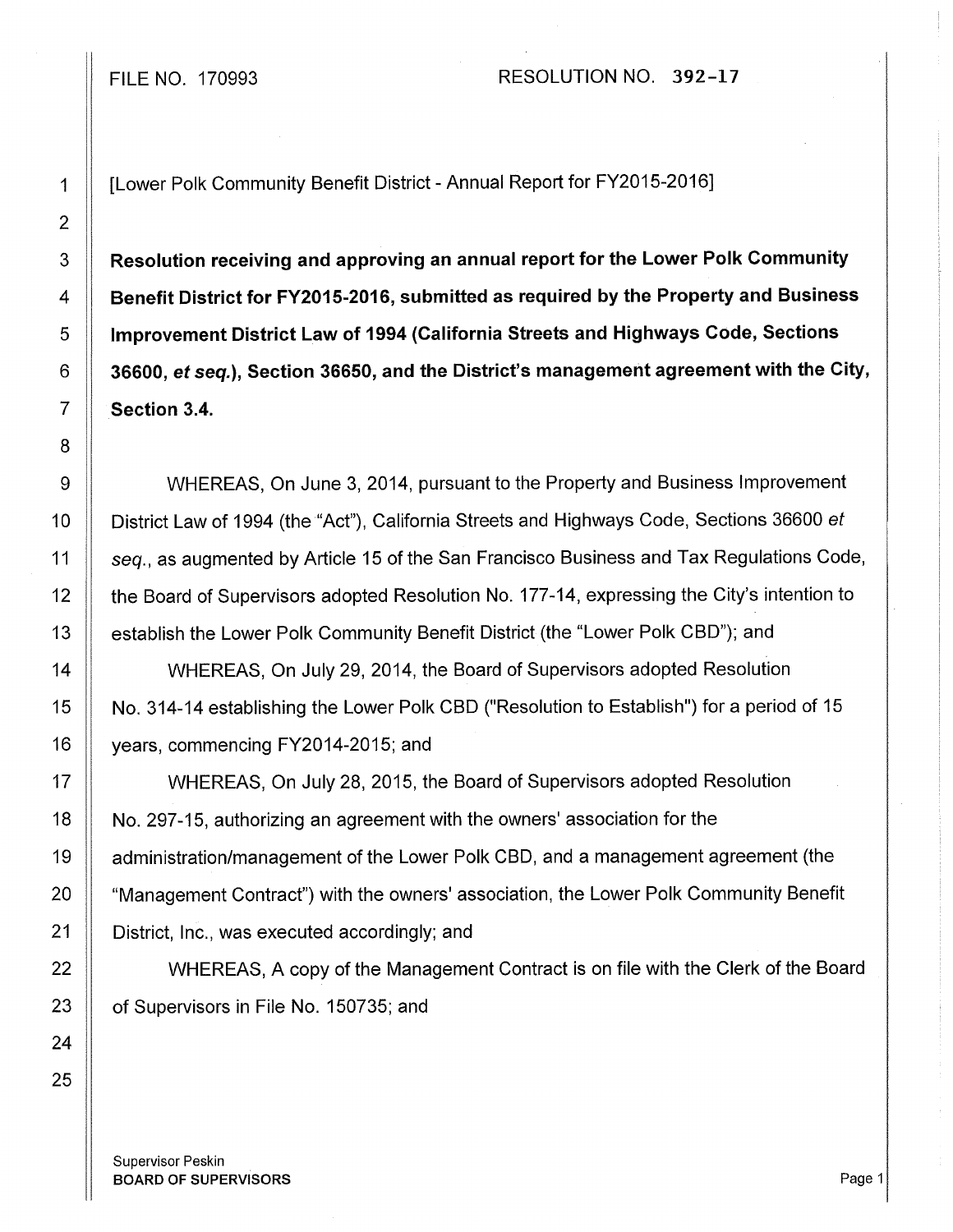1 WHEREAS, On February 23, 2016, the Board of Supervisors approved the Lower Polk 2 | CBD's annual report for FY2014-2015 in Resolution No. 67-16; and

3 | WHEREAS, The Lower Polk CBD has submitted for the Board's receipt and approval 4 | the Lower Polk annual report for FY2015-2016 as required by Section 36650 of the Act and 5 | Section 3.4 of the Management Contract; and

6 | WHEREAS, The Annual Report is on file with the Clerk of the Board of Supervisors in 7 File No. 170993, and is incorporated herein by reference as though fully set forth; and

8 | WHEREAS, Supporting documents, including, but not limited to, a transmittal letter and 9 | memorandum report from the City's Office of Economic and Workforce Development, dated 10 | July 17, 2017, and documentation from the Lower Polk CBD for the FY2015-2016 Annual 11 | Report is on file with the Clerk of the Board of Supervisors in File No. 170993; now, therefore, 12  $\parallel$  be it

13 || RESOLVED, That the Board of Supervisors hereby receives and approves the annual 14 **Figure 14** report for the Lower Polk Community Benefit District for FY2015-2016.